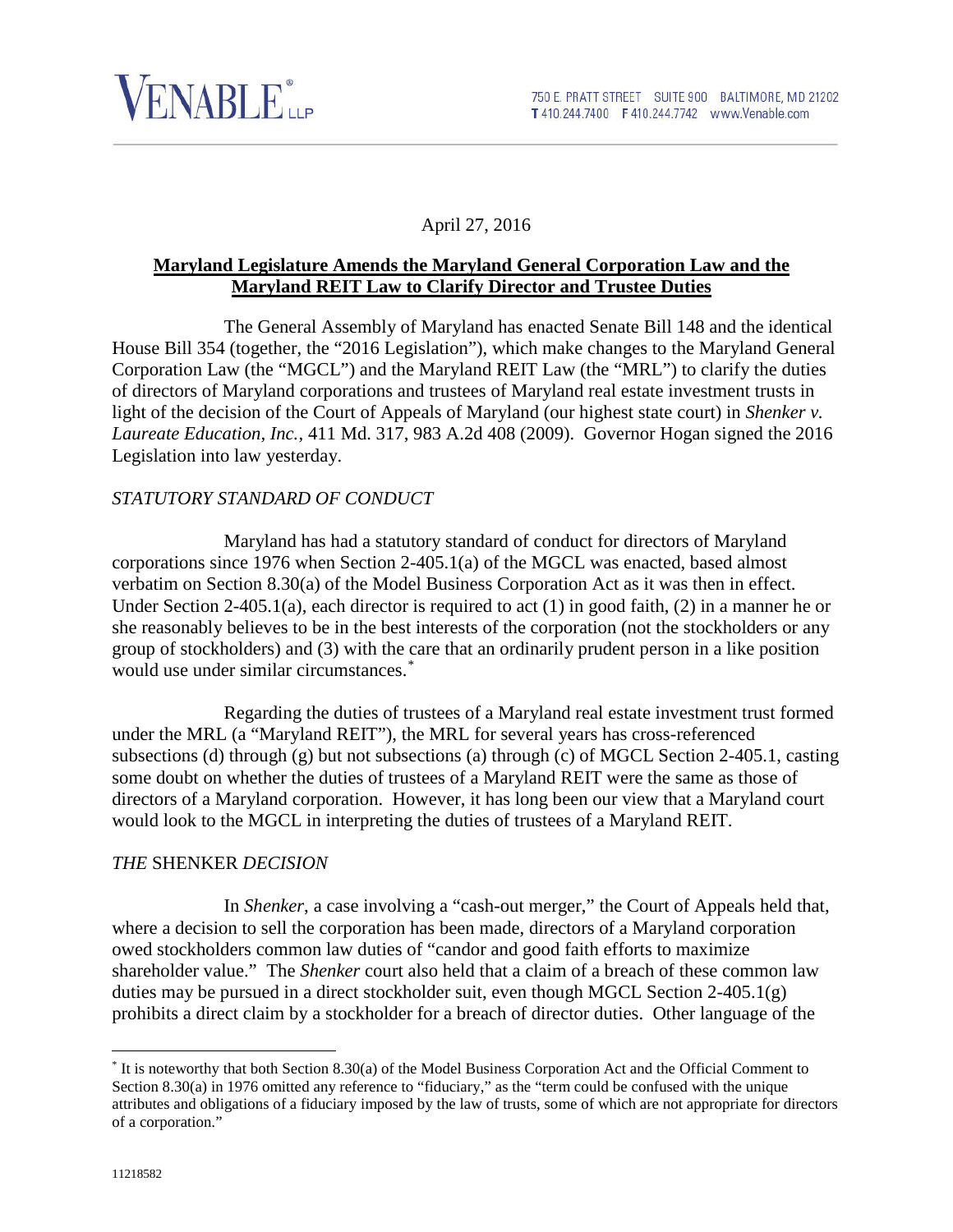# VENABLE...

court in *Shenker* was also troubling, including the notion that directors have two types of duties: day-to-day managerial duties contained in the MGCL and some other set of undefined duties in the common law in the context of an extraordinary matter. There is nothing in the MGCL to suggest that the statutory standard of conduct applies only to routine matters. In fact, MGCL Section 2-405.1(d) specifically addresses director duties in the context of extraordinary actions such as a change of control of the corporation. However, with no basis in the MGCL, the *Shenker* court limited the application of Section 2-405.1(d) to hostile takeovers, excluding a negotiated acquisition of control such as in *Shenker*.

## *THE 2016 LEGISLATION*

While plaintiffs' attempts to broaden the application of *Shenker* in subsequent litigation have not been successful, and *Shenker* generally did not affect the advice we provide to directors or trustees regarding their duties in a change of control or otherwise, the 2016 Legislation provides additional clarity regarding director and trustee duties under Maryland law. The legislation confirms that a director must act in accordance with the statutory standard of conduct under Section 2-405.1(a) of the MGCL *in all circumstances*, both in day-to-day management activities and in extraordinary matters, such as a change of control. The legislation also confirms that the duties of directors are identical in both unsolicited and solicited transactions.

In addition, the 2016 Legislation distinguishes between the "acts" and "duties" of a director. Acts are what a director does as a director, including as a member of a committee of the board of directors, such as overseeing the management of the business and affairs of a corporation and making decisions. Duties are the standard for the performance by a director of those acts: (a) good faith, (b) action in a manner reasonably believed by the director to be in the best interests of the corporation and (c) the care of an ordinarily prudent person in a like position under similar circumstances. It is important to note that these duties apply to each director individually, director by director, and not collectively to the board of directors as a whole.

The 2016 Legislation further amends the MGCL by deleting Section 2-405.1(g), the statutory bar to direct stockholder claims for breach of the statutory standard of conduct. We believe that this statutory prohibition on direct claims contributed to the court's decision in *Shenker* to invoke common law director duties paired with a right to bring a direct action for breach of those duties. The result of this amendment should be that a stockholder's right to sue directly or derivatively for breach of the statutory standard of conduct will be determined under applicable case law, which distinguishes between injury to the corporation (derivative claim available) and injury to the stockholder (derivative claim not available), as was the case prior to the addition of Section  $2-405.1(g)$  in 1999.

The 2016 Legislation also (a) retains the statutory presumption in Section 2-405.1 that any act of a director of a corporation is in accordance with the three-part statutory standard and (b) expands the disclaimer in Section 2-405.1 to provide that "an act of a director of a corporation relating to or affecting [i] an acquisition or a potential acquisition of control of the